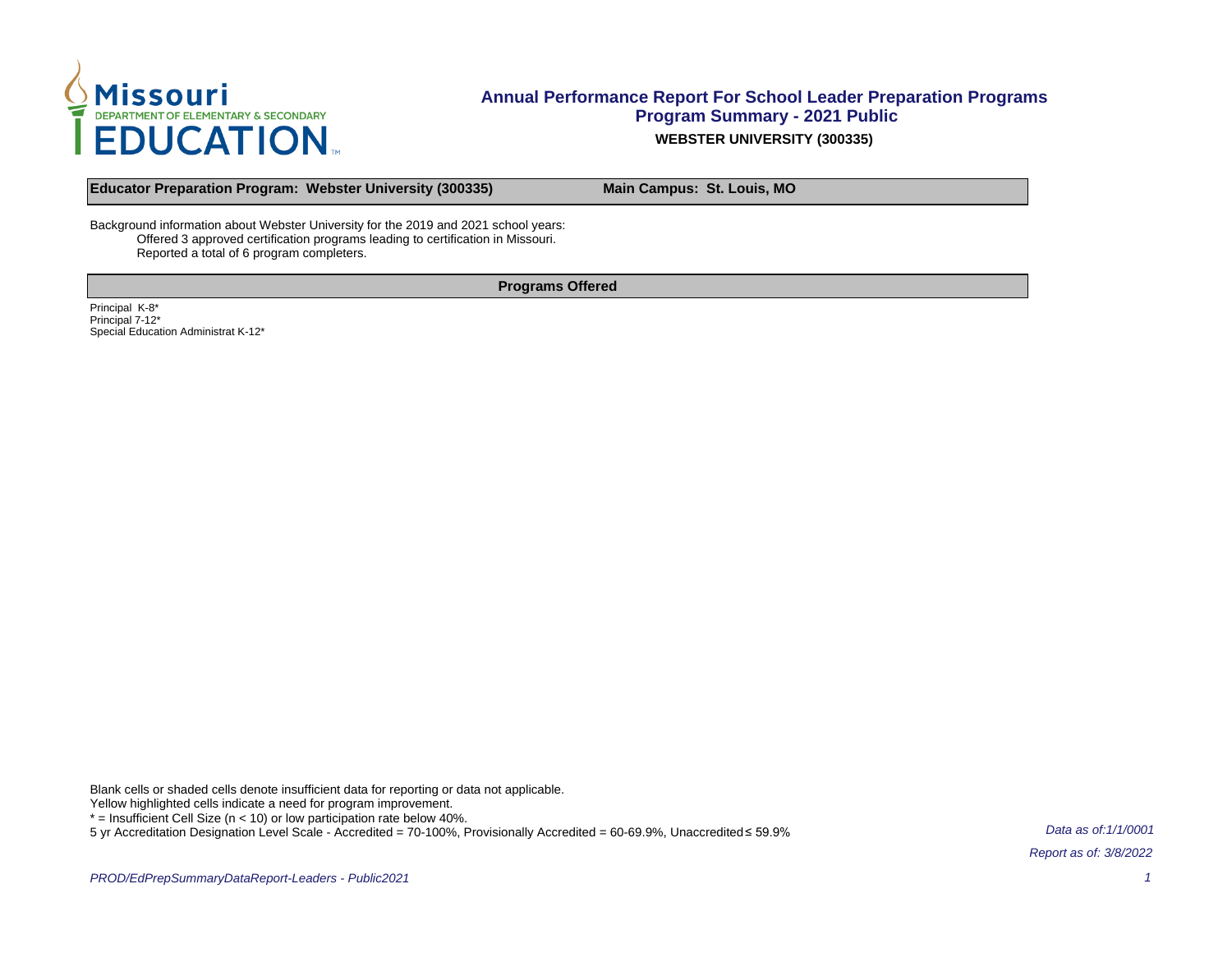

|                                           |               | Domain 1:<br><b>Visionary Leadership</b> |            |             |                      |                        |                           |  |  |
|-------------------------------------------|---------------|------------------------------------------|------------|-------------|----------------------|------------------------|---------------------------|--|--|
| <b>Certification Program</b>              |               | <b>MO Content</b><br>Assessment          | <b>GPA</b> | <b>MPEA</b> | Survey               |                        | Total<br>Points<br>Earned |  |  |
|                                           |               |                                          |            |             | Educator<br>Response | Supervisor<br>Response |                           |  |  |
| PRINCIPAL K-8                             | 2019          | $\star$                                  | $\star$    | $\star$     | $\star$              | $\star$                |                           |  |  |
|                                           | <b>Status</b> | $\star$                                  | $\star$    | $\star$     | $\star$              | $\star$                |                           |  |  |
|                                           | Points Earned | $\star$                                  | $\star$    | $\star$     | $\star$              | $\star$                | $\star$                   |  |  |
| PRINCIPAL 7-12                            | 2021          | $\star$                                  | $\star$    | $\star$     | $\star$              | $\star$                |                           |  |  |
|                                           | Status        | $\star$                                  | $\star$    | $\star$     | $\star$              | $\star$                |                           |  |  |
|                                           | Points Earned | $\star$                                  | $\star$    | $\star$     | $\star$              | $\star$                | $\star$                   |  |  |
| <b>SPECIAL EDUCATION ADMINISTRAT K-12</b> | 2019          | $\star$                                  | $\star$    | $\star$     |                      |                        |                           |  |  |
|                                           | 2021          | $\star$                                  | $\star$    | $\star$     |                      |                        |                           |  |  |
|                                           | <b>Status</b> | $\star$                                  | $\star$    | $\star$     |                      |                        |                           |  |  |
|                                           | Points Earned | $\star$                                  | $\star$    | $\star$     | $\star$              | $\star$                | $\star$                   |  |  |

Blank cells or shaded cells denote insufficient data for reporting or data not applicable.

Yellow highlighted cells indicate a need for program improvement.

\* = Insufficient Cell Size (n < 10) or low participation rate below 40%.

5 yr Accreditation Designation Level Scale - Accredited = 70-100%, Provisionally Accredited = 60-69.9%, Unaccredited ≤ 59.9%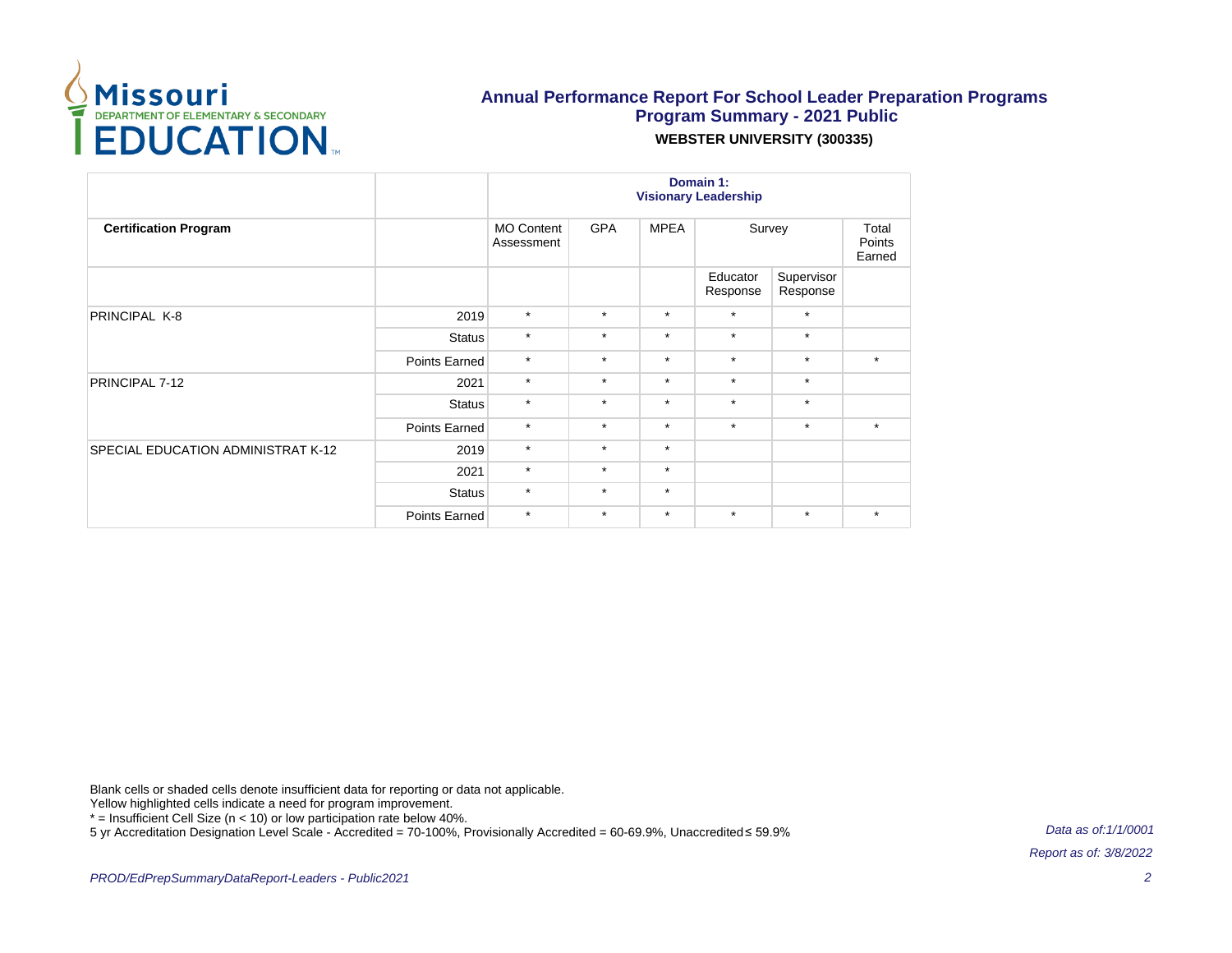

|                                    |               | Domain 2:<br><b>Instructional Leadership</b> |            |             |                      |                        |                           |  |  |
|------------------------------------|---------------|----------------------------------------------|------------|-------------|----------------------|------------------------|---------------------------|--|--|
| <b>Certification Program</b>       |               | <b>MO Content</b><br>Assessment              | <b>GPA</b> | <b>MPEA</b> | Survey               |                        | Total<br>Points<br>Earned |  |  |
|                                    |               |                                              |            |             | Educator<br>Response | Supervisor<br>Response |                           |  |  |
| PRINCIPAL K-8                      | 2019          | $\star$                                      | $\star$    | $\star$     | $\star$              | $\star$                |                           |  |  |
|                                    | <b>Status</b> | $\star$                                      | $\star$    | $\star$     | $\star$              | $\star$                |                           |  |  |
|                                    | Points Earned | $\star$                                      | $\star$    | $\star$     | $\star$              | $\star$                | $\star$                   |  |  |
| PRINCIPAL 7-12                     | 2021          | $\star$                                      | $\star$    | $\star$     | $\star$              | $\star$                |                           |  |  |
|                                    | <b>Status</b> | $\star$                                      | $\star$    | $\star$     | $\star$              | $\star$                |                           |  |  |
|                                    | Points Earned | $\star$                                      | $\star$    | $\star$     | $\star$              | $\star$                | $\star$                   |  |  |
| SPECIAL EDUCATION ADMINISTRAT K-12 | 2019          | $\star$                                      | $\star$    | $\star$     |                      |                        |                           |  |  |
|                                    | 2021          | $\star$                                      | $\star$    | $\star$     |                      |                        |                           |  |  |
|                                    | <b>Status</b> | $\star$                                      | $\star$    | $\star$     |                      |                        |                           |  |  |
|                                    | Points Earned | $\star$                                      | $\star$    | $\star$     | $\star$              | $\star$                | $\star$                   |  |  |

Blank cells or shaded cells denote insufficient data for reporting or data not applicable.

Yellow highlighted cells indicate a need for program improvement.

\* = Insufficient Cell Size (n < 10) or low participation rate below 40%.

5 yr Accreditation Designation Level Scale - Accredited = 70-100%, Provisionally Accredited = 60-69.9%, Unaccredited ≤ 59.9%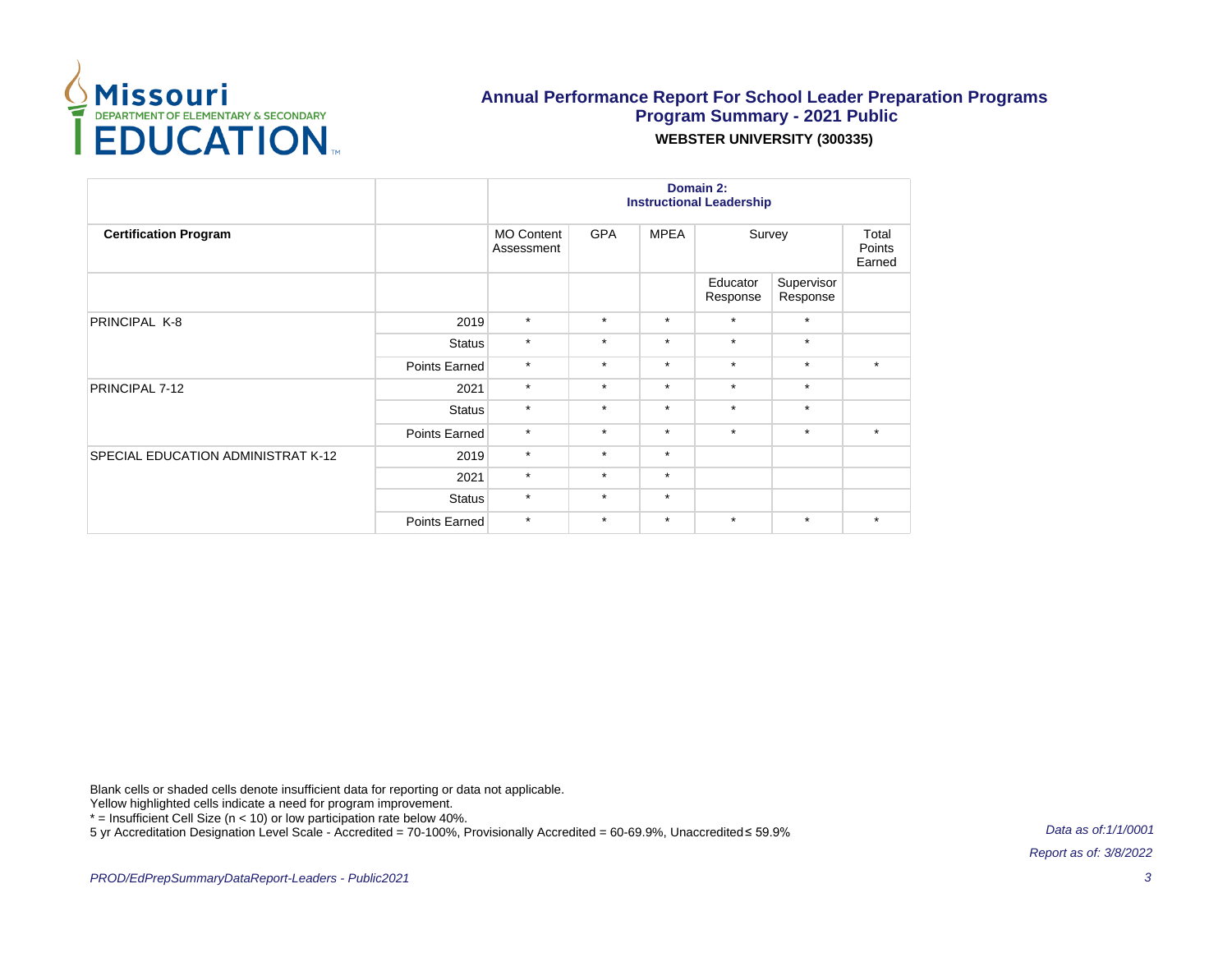

|                                    |               | Domain 3:<br><b>Managerial Leadership</b> |            |             |                      |                        |                           |  |
|------------------------------------|---------------|-------------------------------------------|------------|-------------|----------------------|------------------------|---------------------------|--|
| <b>Certification Program</b>       |               | <b>MO Content</b><br>Assessment           | <b>GPA</b> | <b>MPEA</b> | Survey               |                        | Total<br>Points<br>Earned |  |
|                                    |               |                                           |            |             | Educator<br>Response | Supervisor<br>Response |                           |  |
| PRINCIPAL K-8                      | 2019          | $\star$                                   | $\star$    | $\star$     | $\star$              | $\star$                |                           |  |
|                                    | <b>Status</b> | $\star$                                   | $\star$    | $\star$     | $\star$              | $\star$                |                           |  |
|                                    | Points Earned | $\star$                                   | $\star$    | $\star$     | $\star$              | $\star$                | $\star$                   |  |
| PRINCIPAL 7-12                     | 2021          | $\star$                                   | $\star$    | $\star$     | $\star$              | $\star$                |                           |  |
|                                    | <b>Status</b> | $\star$                                   | $\star$    | $\star$     | $\star$              | $\star$                |                           |  |
|                                    | Points Earned | $\star$                                   | $\star$    | $\star$     | $\star$              | $\star$                | $\star$                   |  |
| SPECIAL EDUCATION ADMINISTRAT K-12 | 2019          | $\star$                                   | $\star$    | $\star$     |                      |                        |                           |  |
|                                    | 2021          | $\star$                                   | $\star$    | $\star$     |                      |                        |                           |  |
|                                    | <b>Status</b> | $\star$                                   | $\star$    | $\star$     |                      |                        |                           |  |
|                                    | Points Earned | $\star$                                   | $\star$    | $\star$     | $\star$              | $\star$                | $\star$                   |  |

Blank cells or shaded cells denote insufficient data for reporting or data not applicable.

Yellow highlighted cells indicate a need for program improvement.

\* = Insufficient Cell Size (n < 10) or low participation rate below 40%.

5 yr Accreditation Designation Level Scale - Accredited = 70-100%, Provisionally Accredited = 60-69.9%, Unaccredited ≤ 59.9%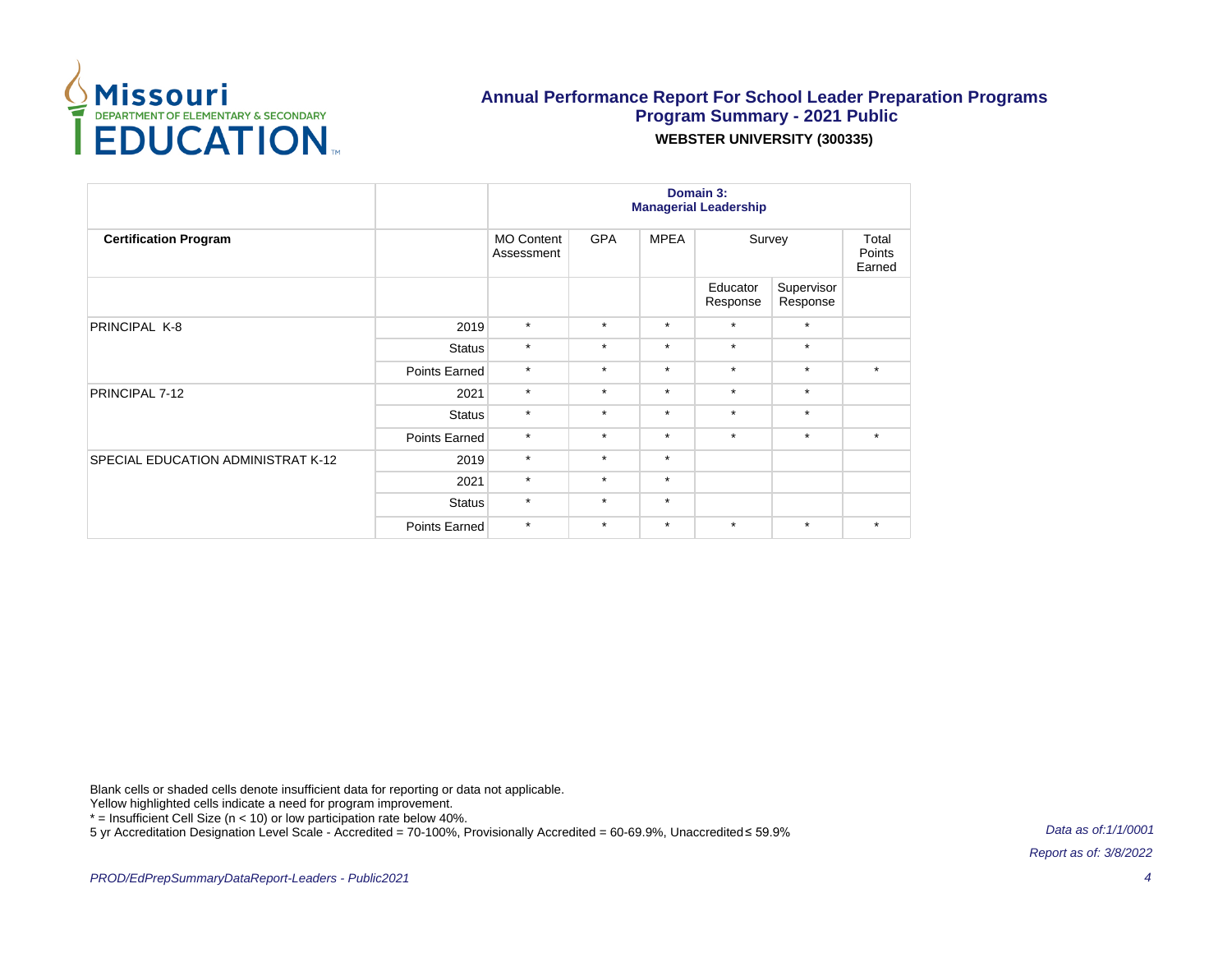

|                                    |               | Domain 4:<br><b>Relational Leadership</b> |            |             |                      |                        |                           |  |  |
|------------------------------------|---------------|-------------------------------------------|------------|-------------|----------------------|------------------------|---------------------------|--|--|
| <b>Certification Program</b>       |               | <b>MO Content</b><br>Assessment           | <b>GPA</b> | <b>MPEA</b> | Survey               |                        | Total<br>Points<br>Earned |  |  |
|                                    |               |                                           |            |             | Educator<br>Response | Supervisor<br>Response |                           |  |  |
| PRINCIPAL K-8                      | 2019          | $\star$                                   | $\star$    | $\star$     | $\star$              | $\star$                |                           |  |  |
|                                    | <b>Status</b> | $\star$                                   | $\star$    | $\star$     | $\star$              | $\star$                |                           |  |  |
|                                    | Points Earned | $\star$                                   | $\star$    | $\star$     | $\star$              | $\star$                | $\star$                   |  |  |
| PRINCIPAL 7-12                     | 2021          | $\star$                                   | $\star$    | $\star$     | $\star$              | $\star$                |                           |  |  |
|                                    | <b>Status</b> | $\star$                                   | $\star$    | $\star$     | $\star$              | $\star$                |                           |  |  |
|                                    | Points Earned | $\star$                                   | $\star$    | $\star$     | $\star$              | $\star$                | $\star$                   |  |  |
| SPECIAL EDUCATION ADMINISTRAT K-12 | 2019          | $\star$                                   | $\star$    | $\star$     |                      |                        |                           |  |  |
|                                    | 2021          | $\star$                                   | $\star$    | $\star$     |                      |                        |                           |  |  |
|                                    | <b>Status</b> | $\star$                                   | $\star$    | $\star$     |                      |                        |                           |  |  |
|                                    | Points Earned | $\star$                                   | $\star$    | $\star$     | $\star$              | $\star$                | $\star$                   |  |  |

Blank cells or shaded cells denote insufficient data for reporting or data not applicable.

Yellow highlighted cells indicate a need for program improvement.

\* = Insufficient Cell Size (n < 10) or low participation rate below 40%.

5 yr Accreditation Designation Level Scale - Accredited = 70-100%, Provisionally Accredited = 60-69.9%, Unaccredited ≤ 59.9%